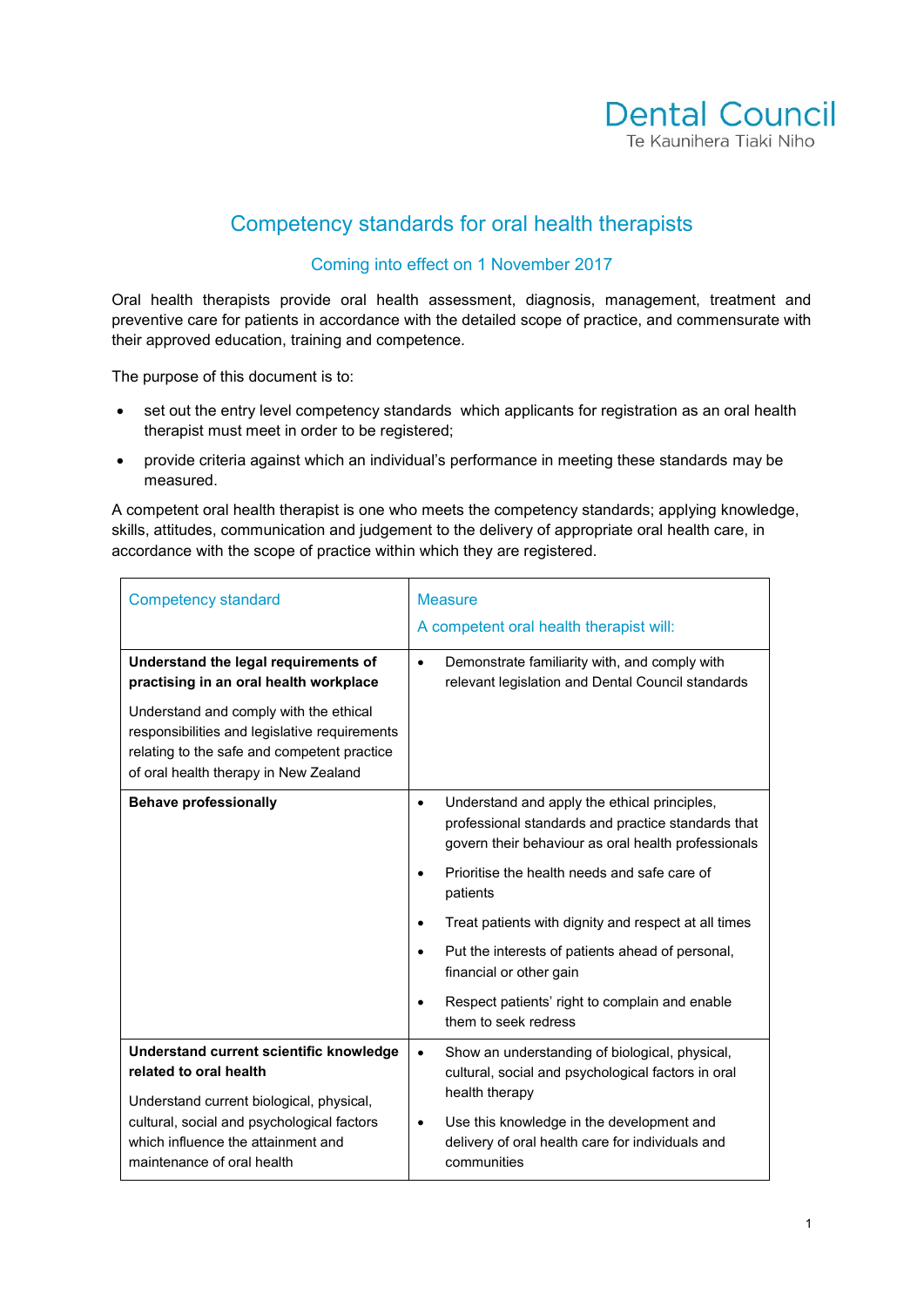| Use these factors to inform best practice                                                               | Communicate this knowledge to patients,<br>$\bullet$<br>parents/carers, and the wider community                                                           |
|---------------------------------------------------------------------------------------------------------|-----------------------------------------------------------------------------------------------------------------------------------------------------------|
| Provide culturally competent practice<br>See issues from the perspective of people<br>of other cultures | Demonstrate awareness of New Zealand's cultural<br>$\bullet$<br>diversity and recognise that culture is not confined<br>to ethnicity                      |
| Adhere to the Treaty of Waitangi                                                                        | Recognise the unique place Māori hold as tangata<br>$\bullet$<br>whenua in New Zealand and the importance of the<br>Treaty of Waitangi                    |
|                                                                                                         | Honour the Treaty of Waitangi principles of<br>$\bullet$<br>partnership, participation and protection in the<br>delivery and promotion of oral healthcare |
|                                                                                                         | Practise in a way which respects each patient's<br>$\bullet$<br>identity                                                                                  |
|                                                                                                         | Observe cultural etiquette<br>$\bullet$                                                                                                                   |
|                                                                                                         | Consider cultural perspective in decision-making<br>٠                                                                                                     |
|                                                                                                         | Assist patients to receive oral health therapy<br>$\bullet$<br>services which take into account their cultural<br>needs                                   |
|                                                                                                         | Treat patients fairly and without discrimination,<br>$\bullet$<br>respecting cultural values, personal disabilities and<br>individual differences         |
| <b>Communicate effectively</b>                                                                          | Communicate honestly, factually and without<br>$\bullet$                                                                                                  |
| Communicate effectively with patients,                                                                  | exaggeration                                                                                                                                              |
| other health professionals and the public on<br>oral health matters                                     | With patients                                                                                                                                             |
|                                                                                                         | Demonstrate good rapport and empathy<br>$\bullet$                                                                                                         |
|                                                                                                         | Assure patients' dignity                                                                                                                                  |
|                                                                                                         | Listen to patients, and respect and consider their<br>$\bullet$<br>preferences and concerns                                                               |
|                                                                                                         | Explain findings, treatment options and likely<br>$\bullet$<br>outcomes in easily understood language to ensure<br>informed consent                       |
|                                                                                                         | Recognise communication barriers and meet<br>$\bullet$<br>patients' individual communication needs                                                        |
|                                                                                                         | Adapt information to patients' level of<br>$\bullet$<br>comprehension                                                                                     |
|                                                                                                         | Confirm patients' understanding of the information<br>$\bullet$<br>provided                                                                               |
|                                                                                                         | With other health professionals                                                                                                                           |
|                                                                                                         | Communicate openly in inter-and intra-<br>$\bullet$<br>professional teams for the enhancement of patient<br>care                                          |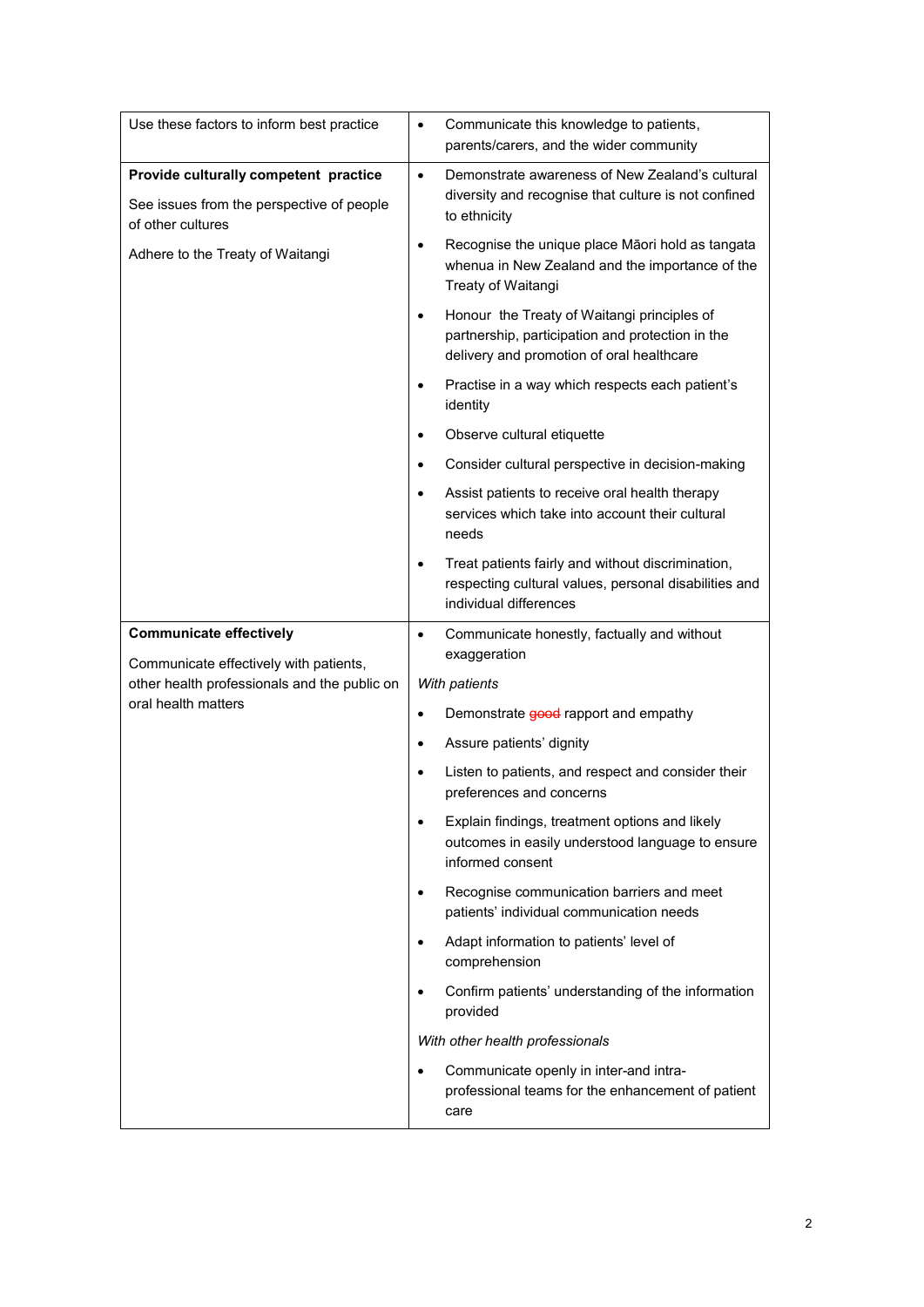|                                                                                                                                                | $\bullet$ | Provide written information and copies of records<br>when making a referral, or providing information, to<br>another health practitioner involved in patient care                                                                 |
|------------------------------------------------------------------------------------------------------------------------------------------------|-----------|-----------------------------------------------------------------------------------------------------------------------------------------------------------------------------------------------------------------------------------|
|                                                                                                                                                | $\bullet$ | Behave respectfully in communication to and<br>about colleagues and other health professionals                                                                                                                                    |
| Promote the oral health of individuals<br>and communities<br>Raise awareness of oral health and its<br>effect on general health and well-being | $\bullet$ | Educate patients at all stages in their life, or<br>patients' family, carers or guardians, about the<br>aetiology and prevention of oral diseases using<br>effective and evidence-based education and<br>communication strategies |
|                                                                                                                                                | $\bullet$ | Promote awareness and understanding of the<br>relationship between oral health and general<br>health                                                                                                                              |
|                                                                                                                                                |           | Provide 'one on one' counsel and advice to<br>encourage sound health attitudes and practices                                                                                                                                      |
|                                                                                                                                                |           | Communicate importance of issues such as diet,<br>smoking, and oral hygiene on oral and general<br>health                                                                                                                         |
|                                                                                                                                                |           | Design and implement oral health promotion<br>projects and evaluate their effectiveness, in<br>response to the oral health needs of specific<br>communities                                                                       |
|                                                                                                                                                | $\bullet$ | Demonstrate a commitment to oral health<br>promotion by working with other health personnel<br>and/or educational staff where appropriate                                                                                         |
|                                                                                                                                                |           | Express a professional view on fluoride, amalgam<br>and other topical public issues related to oral<br>health                                                                                                                     |
|                                                                                                                                                |           | Facilitate patients' access to services and<br>resources                                                                                                                                                                          |
| <b>Obtain patient information</b><br>Obtain by interview and examination patient                                                               | $\bullet$ | Record an accurate patient history to inform<br>patient care                                                                                                                                                                      |
| information relevant to the delivery of oral<br>health care; record this information<br>logically, legibly; and store securely                 | $\bullet$ | Perform an extra-oral examination                                                                                                                                                                                                 |
|                                                                                                                                                | $\bullet$ | Detect hard and soft tissue abnormalities, e.g.<br>dental erosion, enamel defects, oral ulceration                                                                                                                                |
|                                                                                                                                                | $\bullet$ | Detect dental caries for patients up to age 18                                                                                                                                                                                    |
|                                                                                                                                                | ٠         | Detect periodontal disease(s), plaque and calculus                                                                                                                                                                                |
|                                                                                                                                                |           | Use posterior bitewing and periapical radiographs,<br>and other appropriate tests, to aid in the detection<br>of dental caries and periodontal disease                                                                            |
|                                                                                                                                                | ٠         | Take intra- and extra-oral photographs                                                                                                                                                                                            |
|                                                                                                                                                | ٠         | Record examination findings, demonstrating that<br>all orofacial tissues have been examined closely                                                                                                                               |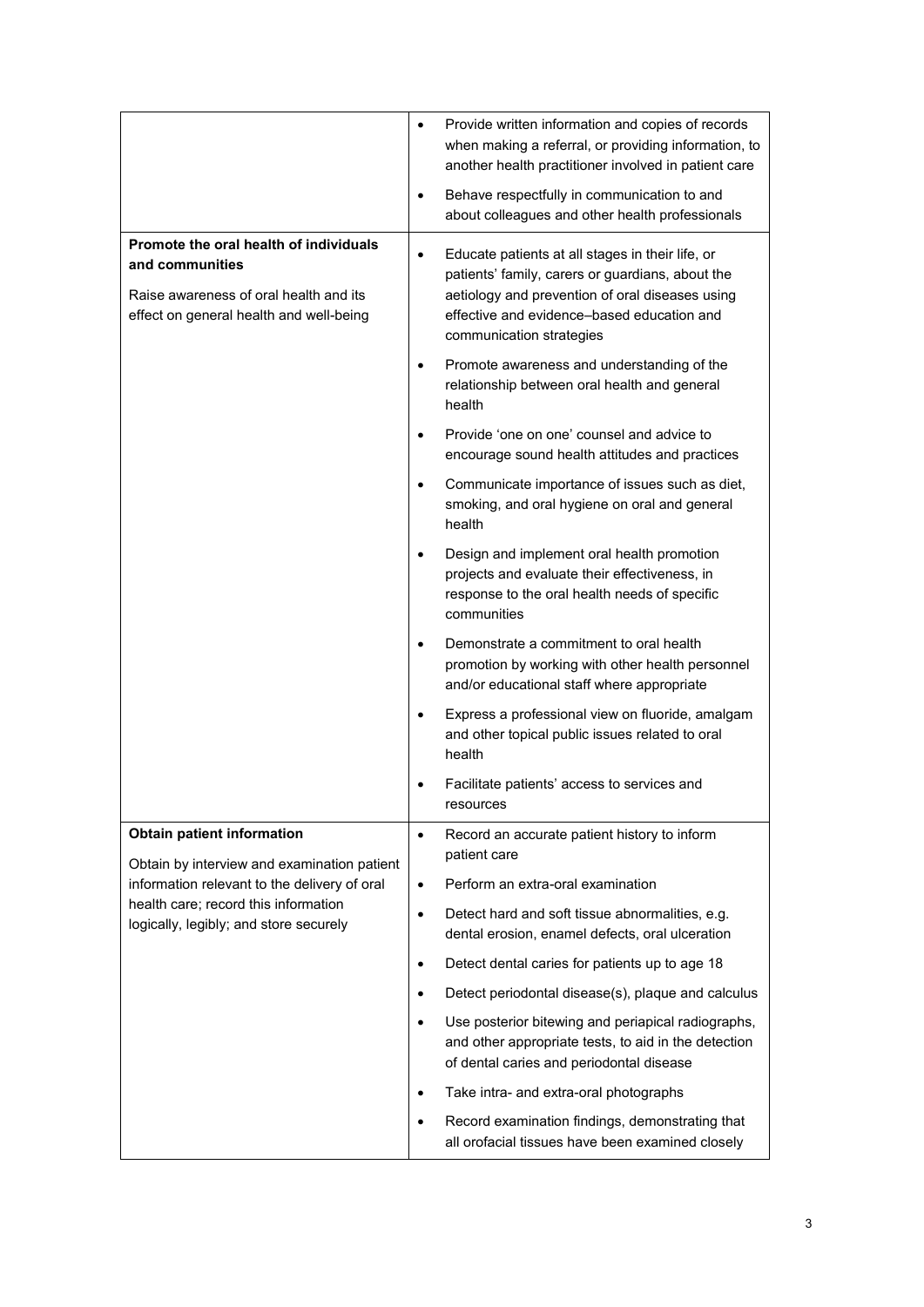|                                                                                                                                                                                                                 | Record information on teeth present/missing or<br>٠<br>restored                                                               |
|-----------------------------------------------------------------------------------------------------------------------------------------------------------------------------------------------------------------|-------------------------------------------------------------------------------------------------------------------------------|
|                                                                                                                                                                                                                 | Ensure records are legible, accurate, up-to-date,<br>$\bullet$<br>complete and relevant                                       |
|                                                                                                                                                                                                                 | Store patient records securely to protect patient<br>$\bullet$<br>confidentiality                                             |
| Analyse patient information and develop<br>an oral health care plan                                                                                                                                             | Assess patient information gathered in the<br>$\bullet$<br>interview and assessment                                           |
| Assess information to identify oral health<br>problems and formulate an evidence based<br>oral health care plan that addresses the                                                                              | Recognise significant medical, dental and social<br>$\bullet$<br>history and develop the oral health care plan<br>accordingly |
| aetiology of dental and oral disease, the<br>attainment or maintenance of oral health,                                                                                                                          | Diagnose dental caries for patients up to age 18<br>$\bullet$                                                                 |
| priority of management, patient options,                                                                                                                                                                        | Diagnose periodontal disease(s)                                                                                               |
| anticipated outcomes and the duration of<br>treatment                                                                                                                                                           | Evaluate individual patient risk for oral disease(s)<br>$\bullet$                                                             |
|                                                                                                                                                                                                                 | Develop evidence based, prioritised oral health<br>$\bullet$<br>care plans which include individualised strategies<br>for:    |
|                                                                                                                                                                                                                 | managing and preventing oral disease and its<br>٠<br>consequences                                                             |
|                                                                                                                                                                                                                 | promoting the attainment and maintenance of<br>oral health                                                                    |
|                                                                                                                                                                                                                 | Consider and discuss management options,<br>including preventive strategies, and anticipated<br>outcomes                      |
|                                                                                                                                                                                                                 | Make recall/review arrangements Arrange for an<br>$\bullet$<br>appropriate recall/review                                      |
|                                                                                                                                                                                                                 | Seek advice, or refer, to other practitioners when<br>appropriate                                                             |
| Provide or make provision for oral                                                                                                                                                                              | Informed consent:                                                                                                             |
| health care<br>Communicate the requirements of an oral<br>health care plan to patients in order to<br>obtain informed consent; where necessary<br>carry out agreed procedures, and manage<br>any complications. | Provide patients, parents or carers with full<br>$\bullet$<br>explanations and information to make informed<br>decisions      |
|                                                                                                                                                                                                                 | Allow patients the time they need to make an<br>$\bullet$<br>informed decision                                                |
|                                                                                                                                                                                                                 | Respect the autonomy and freedom of choice of<br>$\bullet$<br>the patient                                                     |
|                                                                                                                                                                                                                 | Record the adopted oral health care plan,<br>$\bullet$<br>including any treatment declined or deferred by the<br>patient      |
|                                                                                                                                                                                                                 | Record informed consent to the agreed oral health<br>٠<br>care plan                                                           |
|                                                                                                                                                                                                                 | Ensure informed consent remains valid at all times                                                                            |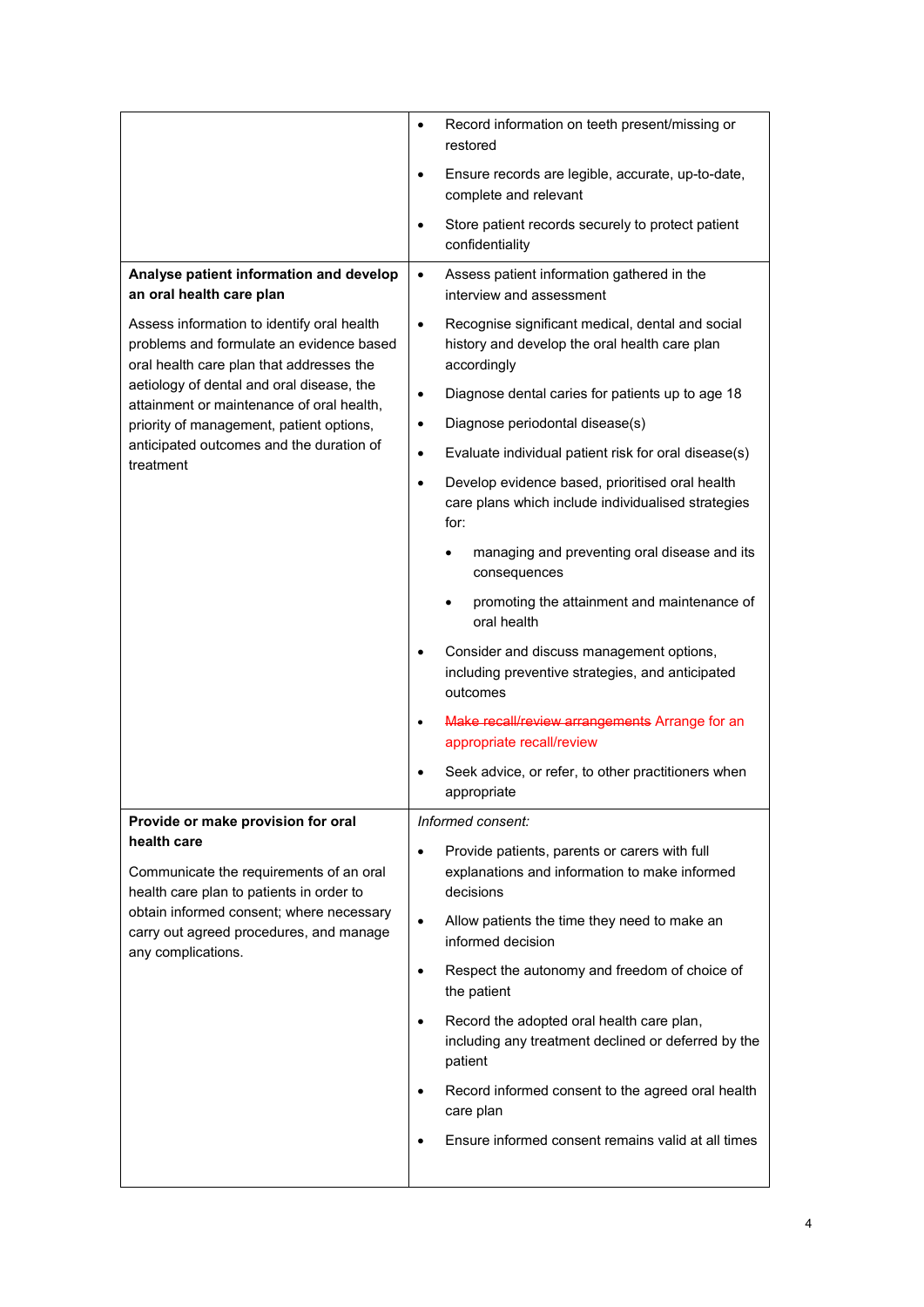| <b>Preventative Preventive care:</b>                                                                                                                                        |
|-----------------------------------------------------------------------------------------------------------------------------------------------------------------------------|
| Place fissure sealants and preventive coatings<br>$\bullet$<br>according to clinical findings and evidence based<br>practice guidelines                                     |
| Apply topical fluorides based on the assessment of<br>$\bullet$<br>the caries risk of the patient, according to clinical<br>findings and evidence based practice guidelines |
| Apply and dispense non-prescription preventive<br>$\bullet$<br>agents                                                                                                       |
| Construct and fit mouthguards<br>$\bullet$                                                                                                                                  |
| Recontour and polish restorations<br>$\bullet$                                                                                                                              |
| Apply and dispense prescription medicines and<br>$\bullet$<br>preventive agents                                                                                             |
| Apply and dispense topical agents for treatment of<br>$\bullet$<br>tooth sensitivity and tooth discolouration                                                               |
| Periodontal management:                                                                                                                                                     |
| Debride plaque and calculus from supra and<br>$\bullet$<br>subgingival tooth surfaces                                                                                       |
| Address predisposing factors<br>$\bullet$                                                                                                                                   |
| Give and record self-care instructions<br>$\bullet$                                                                                                                         |
| Place and remove periodontal dressings<br>$\bullet$                                                                                                                         |
| Remove sutures<br>$\bullet$                                                                                                                                                 |
| Determine a recall regime<br>$\bullet$                                                                                                                                      |
| Manage acute periodontal infection by seeking<br>$\bullet$<br>advice and/or patient referral                                                                                |
| Refer appropriately                                                                                                                                                         |
| Restorative intervention:                                                                                                                                                   |
| Determine the need for restorative intervention<br>$\bullet$                                                                                                                |
| Consider current clinical practice guidelines and<br>$\bullet$<br>scientific evidence in decision-making                                                                    |
| Select the appropriate restorative procedure and<br>$\bullet$<br>dental materials                                                                                           |
| Restore the integrity and function of teeth<br>$\bullet$                                                                                                                    |
| Alleviate tooth discomfort and/or pain by<br>$\bullet$<br>restorative intervention or deciduous tooth<br>extraction, as appropriate                                         |
|                                                                                                                                                                             |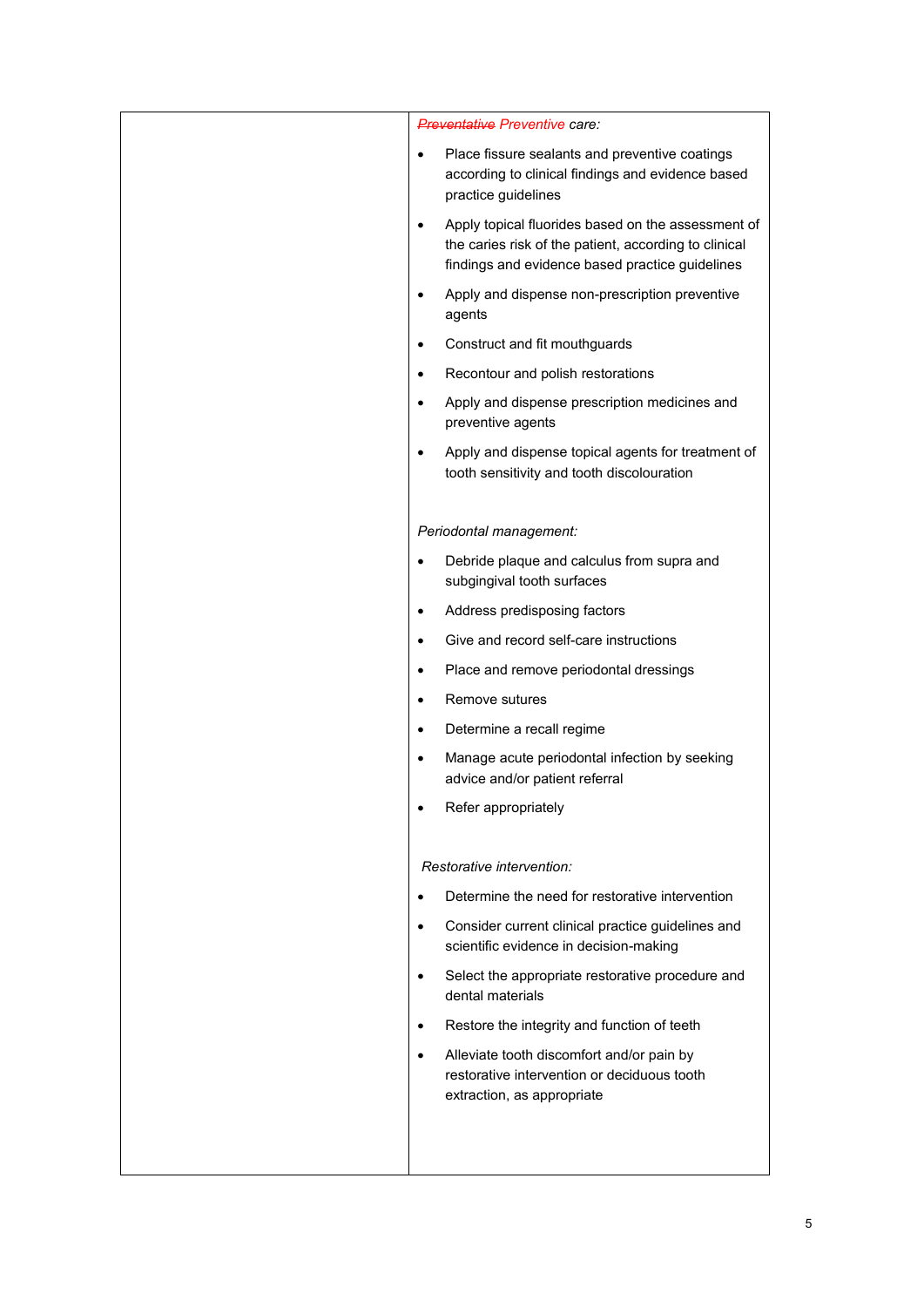| Use of topical and local anaesthetic:                                                                                                                                   |
|-------------------------------------------------------------------------------------------------------------------------------------------------------------------------|
| Identify potential risk factors for local anaesthetic<br>$\bullet$<br>administration and respond appropriately; this may<br>include seeking advice, or patient referral |
| Administer topical anaesthetic<br>$\bullet$                                                                                                                             |
| Use the correct local anaesthetic solution and<br>technique                                                                                                             |
| Achieve adequate anaesthesia<br>$\bullet$                                                                                                                               |
| Understand and manage complications of local<br>$\bullet$<br>anaesthetic                                                                                                |
| Radiography:                                                                                                                                                            |
| Use bitewing, periapical and extra-oral radiographs<br>$\bullet$<br>appropriately                                                                                       |
| Relate radiographs to patient's needs with relevant<br>$\bullet$<br>structures in view                                                                                  |
| Ensure adequate image quality<br>$\bullet$                                                                                                                              |
| Ensure ideal view(s) for diagnosis<br>$\bullet$                                                                                                                         |
| Maintain radiation safety for the patient, staff,<br>$\bullet$<br>public and environment                                                                                |
| Record radiographic findings                                                                                                                                            |
| Clinical Records:                                                                                                                                                       |
| Maintain accurate, time-bound and up-to-date<br>$\bullet$<br>patient records                                                                                            |
| Store and label extra- and intra-oral photographs,<br>٠<br>and radiographs, to enable identification                                                                    |
| Store and label study models to enable<br>$\bullet$<br>identification                                                                                                   |
| Orthodontics:                                                                                                                                                           |
| Trace cephalometric radiographs<br>$\bullet$                                                                                                                            |
| Place separators<br>٠                                                                                                                                                   |
| Prepare teeth for bonding of fixed attachments and<br>$\bullet$<br>fixed retainers                                                                                      |
| Size and cement metal bands, including loose<br>$\bullet$<br>bands during treatment                                                                                     |
| Trial fit removable appliances and fit passive<br>$\bullet$<br>removable retainers                                                                                      |
| Remove or replace elastomeric or wire ligatures,<br>٠<br>and open and close self-ligating brackets                                                                      |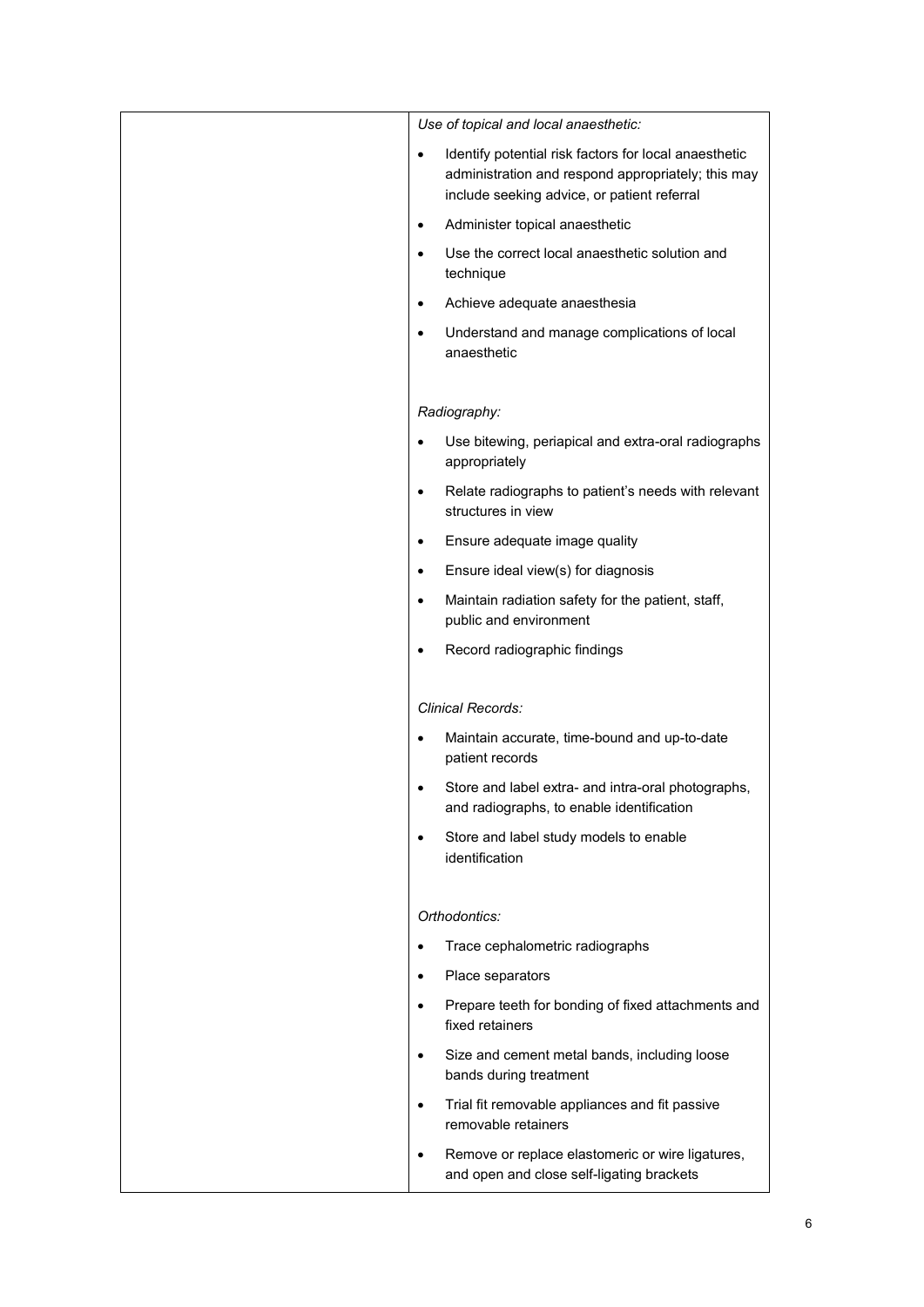|                                                                                                                                                                                                              | Place and remove archwires<br>$\bullet$                                                                                                                                                                                                                                         |
|--------------------------------------------------------------------------------------------------------------------------------------------------------------------------------------------------------------|---------------------------------------------------------------------------------------------------------------------------------------------------------------------------------------------------------------------------------------------------------------------------------|
|                                                                                                                                                                                                              | Carry out indirect bonding of brackets<br>$\bullet$                                                                                                                                                                                                                             |
|                                                                                                                                                                                                              | Remove fixed orthodontic attachments and<br>$\bullet$<br>retainers                                                                                                                                                                                                              |
|                                                                                                                                                                                                              | Bond preformed fixed retainers<br>$\bullet$                                                                                                                                                                                                                                     |
|                                                                                                                                                                                                              | Remove adhesives<br>$\bullet$                                                                                                                                                                                                                                                   |
|                                                                                                                                                                                                              | Fabricate retainers<br>$\bullet$                                                                                                                                                                                                                                                |
|                                                                                                                                                                                                              | Other                                                                                                                                                                                                                                                                           |
|                                                                                                                                                                                                              | Take impressions and make study models<br>$\bullet$                                                                                                                                                                                                                             |
| Refer and collaborate with the<br>appropriate health professionals                                                                                                                                           | Understand the importance of a team-based<br>$\bullet$<br>approach to patient care                                                                                                                                                                                              |
| Refer for advice and/or treatment where<br>diagnosis and management planning<br>indicates that the patient requires a level of<br>knowledge and/or skills greater than those<br>of the oral health therapist | Establish a collaborative professional relationship<br>$\bullet$<br>with a dentist(s) /dental specialist(s)                                                                                                                                                                     |
|                                                                                                                                                                                                              | Obtain advice from colleagues and other health<br>$\bullet$<br>professionals where necessary                                                                                                                                                                                    |
|                                                                                                                                                                                                              | Collaborate with colleagues and other health<br>$\bullet$<br>practitioners, and contribute to teamwork for<br>enhanced patient outcomes                                                                                                                                         |
|                                                                                                                                                                                                              | Make appropriate referrals<br>$\bullet$                                                                                                                                                                                                                                         |
|                                                                                                                                                                                                              |                                                                                                                                                                                                                                                                                 |
| Assess the effectiveness of oral health<br>strategies<br>Objectively assess both short term and long<br>term outcomes of oral health strategies                                                              | Demonstrate an understanding of the prognosis for<br>$\bullet$<br>treatment strategies offered to individuals and to<br>the community at large<br>Communicate this knowledge to patients, parents<br>$\bullet$<br>and the wider community<br>Review and assess outcomes of care |
| <b>Understand scientific methodology</b>                                                                                                                                                                     | Read and critically analyse scientific publications<br>$\bullet$                                                                                                                                                                                                                |
| Undertake research and/or analyse relevant                                                                                                                                                                   | in oral health                                                                                                                                                                                                                                                                  |
| scientific literature and apply findings to the<br>delivery of appropriate oral health care                                                                                                                  | Share experiences and case studies of oral health<br>$\bullet$<br>therapy practice with colleagues                                                                                                                                                                              |
|                                                                                                                                                                                                              | Demonstrate understanding of current issues<br>$\bullet$<br>including:                                                                                                                                                                                                          |
|                                                                                                                                                                                                              | Recent developments in oral health<br>$\circ$                                                                                                                                                                                                                                   |
|                                                                                                                                                                                                              | Evidential base of practice; of new materials<br>$\circ$<br>and treatment techniques based on research                                                                                                                                                                          |
|                                                                                                                                                                                                              | Use scientific knowledge and practice experience<br>$\bullet$<br>to inform oral health practice                                                                                                                                                                                 |
| <b>Prevent and control infection</b>                                                                                                                                                                         | Treat all patient body fluids as potentially infectious<br>$\bullet$                                                                                                                                                                                                            |